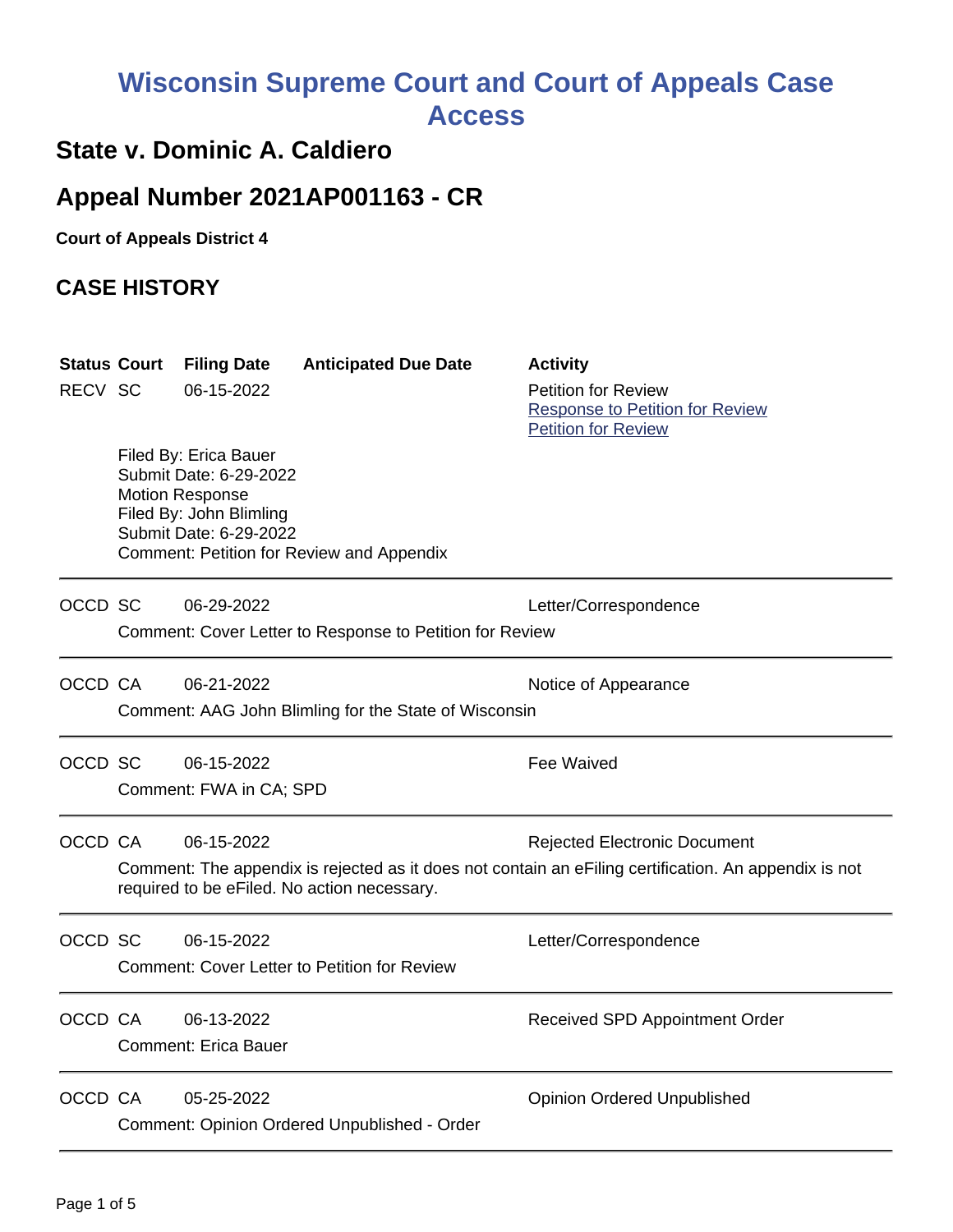|         | Filed By: Erica Bauer<br>Submit Date: 5-18-2022<br>Decision: (D) Deny<br>Decision Date: 5-19-2022<br>IT IS ORDERED that the motion for reconsideration is denied.                                                                                                                   |                                                                                                                                                                       |                                                           |  |  |  |
|---------|-------------------------------------------------------------------------------------------------------------------------------------------------------------------------------------------------------------------------------------------------------------------------------------|-----------------------------------------------------------------------------------------------------------------------------------------------------------------------|-----------------------------------------------------------|--|--|--|
| OCCD CA |                                                                                                                                                                                                                                                                                     | 04-28-2022<br>Judge Panel: Graham<br>Opinion: Opinion<br>Decision: Affirmed Pages: 17<br>Order Text: Judgment and order affirmed.<br><b>Comment: Opinion/Decision</b> | Opinion/Decision                                          |  |  |  |
| OCCD CA |                                                                                                                                                                                                                                                                                     | 02-03-2022                                                                                                                                                            | <b>Submitted on Briefs</b>                                |  |  |  |
| OCCD CA |                                                                                                                                                                                                                                                                                     | 02-01-2022                                                                                                                                                            | Record and Briefs Sent to District 4                      |  |  |  |
| OCCD CA |                                                                                                                                                                                                                                                                                     | 01-31-2022<br>Filed By: Erica Bauer                                                                                                                                   | <b>Reply Brief</b><br><b>Reply Brief</b>                  |  |  |  |
| OCCD CA |                                                                                                                                                                                                                                                                                     | 01-14-2022<br>Filed By: Danuta Kurczewski                                                                                                                             | Brief of Respondent(s)<br><b>Brief of Respondent</b>      |  |  |  |
|         | OCCD CA                                                                                                                                                                                                                                                                             | 12-17-2021<br>Filed By: Erica Bauer                                                                                                                                   | Brief & Appx of Appellant(s)<br><b>Brief of Appellant</b> |  |  |  |
| OCCD CA | 11-29-2021<br><b>Motion to Extend Time</b><br>Filed By: Erica Bauer<br>Submit Date: 11-30-2021<br>Decision: (G) Grant<br>Decision Date: 11-30-2021<br>IT IS ORDERED that the time to file the appellants brief is extended to December 20, 2021.<br>See BAP event due on 12-20-2021 |                                                                                                                                                                       |                                                           |  |  |  |
| OCCD CA | 10-28-2021<br>Filed By: Erica Bauer<br>Submit Date: 10-29-2021<br>Decision: (G) Grant<br>Decision Date: 11-1-2021<br>IT IS ORDERED that the time to file the appellants brief is extended to November 29, 2021.<br>See BAP event due on 11-29-2021                                  |                                                                                                                                                                       | Motion to Extend Time                                     |  |  |  |
| OCCD CA |                                                                                                                                                                                                                                                                                     | 09-23-2021<br>Filed By: Erica Bauer                                                                                                                                   | <b>Motion to Extend Time</b>                              |  |  |  |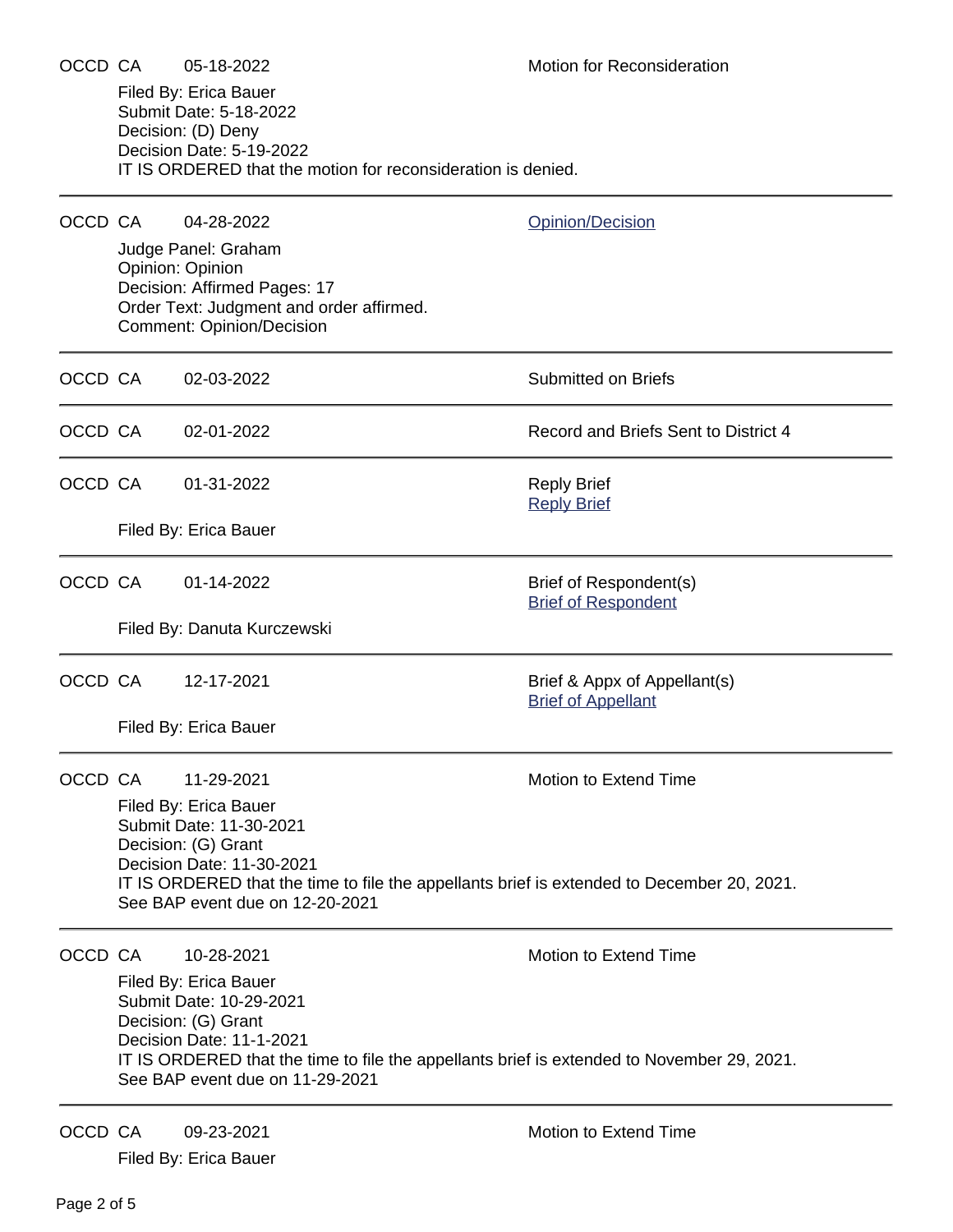Submit Date: 9-24-2021 Decision: (G) Grant Decision Date: 9-24-2021 IT IS ORDERED that the time to file the appellant's brief is extended to October 28, 2021. See BAP event due on 10-28-2021

| OCCD CA |                                                                                                                                                                                                                                                                                                                                                                                                                                                                                                                                                       | 09-02-2021                                                                                                                                                                                                                                                                     | <b>Supplement to Record</b>         |  |  |  |
|---------|-------------------------------------------------------------------------------------------------------------------------------------------------------------------------------------------------------------------------------------------------------------------------------------------------------------------------------------------------------------------------------------------------------------------------------------------------------------------------------------------------------------------------------------------------------|--------------------------------------------------------------------------------------------------------------------------------------------------------------------------------------------------------------------------------------------------------------------------------|-------------------------------------|--|--|--|
|         | Comment: 97-2 to 98-1 ELECTRONICALLY FILED                                                                                                                                                                                                                                                                                                                                                                                                                                                                                                            |                                                                                                                                                                                                                                                                                |                                     |  |  |  |
| OCCD CA |                                                                                                                                                                                                                                                                                                                                                                                                                                                                                                                                                       | 09-01-2021                                                                                                                                                                                                                                                                     | <b>Rejected Electronic Document</b> |  |  |  |
| OCCD CA |                                                                                                                                                                                                                                                                                                                                                                                                                                                                                                                                                       | 09-01-2021                                                                                                                                                                                                                                                                     | Response                            |  |  |  |
|         | Comment: Did counsel file properly signed notice of appeal in CC?                                                                                                                                                                                                                                                                                                                                                                                                                                                                                     |                                                                                                                                                                                                                                                                                |                                     |  |  |  |
| OCCD CA |                                                                                                                                                                                                                                                                                                                                                                                                                                                                                                                                                       | 09-01-2021                                                                                                                                                                                                                                                                     | <b>Court Order</b>                  |  |  |  |
|         | IT IS ORDERED that by September 15, 2021, counsel for the appellant shall file with the clerk of circuit<br>court a properly signed amended notice of appeal.<br>IT IS FURTHER ORDERED that if the amended notice of appeal is filed, the requirement of WIS. STAT.<br>RULE 809.11(2) for transmittal of the notice and circuit court record of the case is waived; it is only<br>necessary for the clerk of the circuit court to forward the amended notice of appeal to this court by<br>supplemental record return within five days of its filing. |                                                                                                                                                                                                                                                                                |                                     |  |  |  |
| OCCD CA |                                                                                                                                                                                                                                                                                                                                                                                                                                                                                                                                                       | 08-20-2021                                                                                                                                                                                                                                                                     | Non-Electronic Record Item          |  |  |  |
| OCCD CA |                                                                                                                                                                                                                                                                                                                                                                                                                                                                                                                                                       | 08-19-2021                                                                                                                                                                                                                                                                     | <b>Sealed Documents</b>             |  |  |  |
| OCCD CA |                                                                                                                                                                                                                                                                                                                                                                                                                                                                                                                                                       | 08-19-2021                                                                                                                                                                                                                                                                     | <b>Rejected Electronic Document</b> |  |  |  |
|         |                                                                                                                                                                                                                                                                                                                                                                                                                                                                                                                                                       | Comment: Notice of Reporter Regarding Filing of Transcript; duplicate, no action necessary.                                                                                                                                                                                    |                                     |  |  |  |
| OCCD CA |                                                                                                                                                                                                                                                                                                                                                                                                                                                                                                                                                       | 08-19-2021                                                                                                                                                                                                                                                                     | Court Reporter's Statement-Trans.   |  |  |  |
|         |                                                                                                                                                                                                                                                                                                                                                                                                                                                                                                                                                       | Court Reporter Name: (Coulthart, Rose)                                                                                                                                                                                                                                         |                                     |  |  |  |
| OCCD CA |                                                                                                                                                                                                                                                                                                                                                                                                                                                                                                                                                       | 08-19-2021                                                                                                                                                                                                                                                                     | Record                              |  |  |  |
|         |                                                                                                                                                                                                                                                                                                                                                                                                                                                                                                                                                       | Comment: 1-1 to 96-1 ELECTRONICALLY FILED                                                                                                                                                                                                                                      |                                     |  |  |  |
| OCCD CA |                                                                                                                                                                                                                                                                                                                                                                                                                                                                                                                                                       | 08-06-2021                                                                                                                                                                                                                                                                     | <b>Delinquency Motion</b>           |  |  |  |
|         |                                                                                                                                                                                                                                                                                                                                                                                                                                                                                                                                                       | Filed By: Unassigned District 4<br>Submit Date: 8-6-2021<br>Decision: (O) Other<br>Decision Date: 8-11-2021<br>IT IS ORDERED that the court reporter shall file the notice of the filing of the transcript no later than<br>August 17, 2021.<br>See CRS event due on 7-15-2021 |                                     |  |  |  |
| OCCD CA |                                                                                                                                                                                                                                                                                                                                                                                                                                                                                                                                                       | 07-13-2021<br>Comment: New due date of connected SRT: 7-20-2021                                                                                                                                                                                                                | Delinquent                          |  |  |  |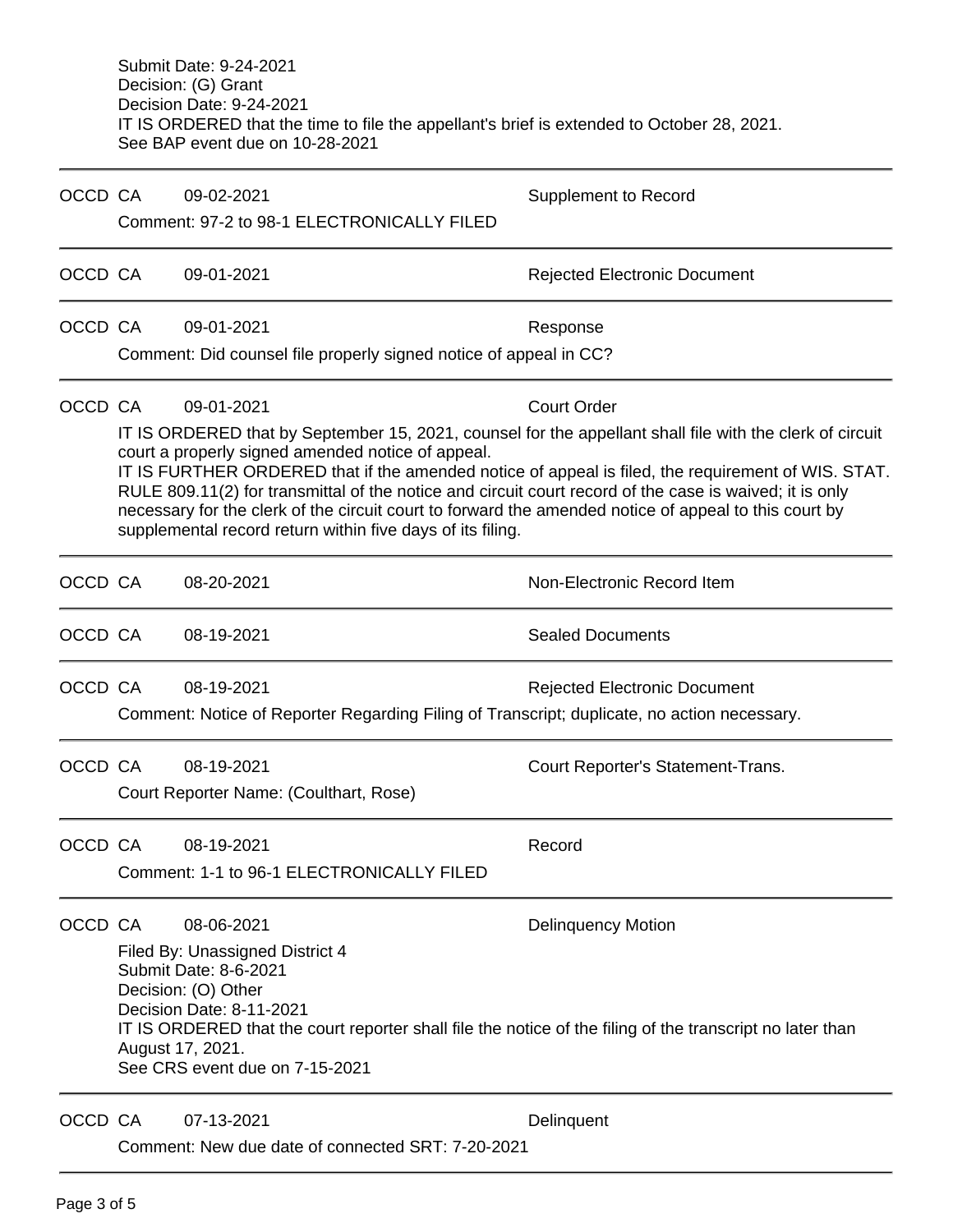| OCCD CA |                                                                                                                                                                                                                                                                                               | 07-13-2021<br>Filed By: Erica Bauer<br><b>Status: Ordered</b>                                                                                                                                                                                                                       | <b>Statement on Transcript</b>                                                                                                 |  |
|---------|-----------------------------------------------------------------------------------------------------------------------------------------------------------------------------------------------------------------------------------------------------------------------------------------------|-------------------------------------------------------------------------------------------------------------------------------------------------------------------------------------------------------------------------------------------------------------------------------------|--------------------------------------------------------------------------------------------------------------------------------|--|
| OCCD CA |                                                                                                                                                                                                                                                                                               | 07-12-2021                                                                                                                                                                                                                                                                          | <b>Transcript filed in Circuit Court</b>                                                                                       |  |
| OCCD CA |                                                                                                                                                                                                                                                                                               | 07-07-2021                                                                                                                                                                                                                                                                          | Notice of Docketing of Appeal                                                                                                  |  |
| OCCD CA |                                                                                                                                                                                                                                                                                               | 07-07-2021<br><b>Comment: SPD Appointed</b>                                                                                                                                                                                                                                         | Fee Waived                                                                                                                     |  |
| OCCD CA |                                                                                                                                                                                                                                                                                               | 07-07-2021<br>Comment: Notice of Appeal & Court Record (Transmittal)                                                                                                                                                                                                                | Notice of Appeal & Court Record                                                                                                |  |
| OCCD CA |                                                                                                                                                                                                                                                                                               | 07-07-2021                                                                                                                                                                                                                                                                          | X Transfer                                                                                                                     |  |
| OCCD CA |                                                                                                                                                                                                                                                                                               | 06-28-2021                                                                                                                                                                                                                                                                          | <b>Order of Circuit Court</b>                                                                                                  |  |
| OCCD CA |                                                                                                                                                                                                                                                                                               | 06-28-2021                                                                                                                                                                                                                                                                          | Notice of Appeal filed in Cir. Ct.                                                                                             |  |
| OCCD CA | 2021.                                                                                                                                                                                                                                                                                         | 04-08-2021<br>MXT to file NAP/PCM<br>Filed By: Erica Bauer<br>Submit Date: 4-8-2021<br>Decision: (G) Grant<br>Decision Date: 4-12-2021<br>IT IS ORDERED that the time to file a postconviction motion or notice of appeal is extended to May 8,<br>Comment: MXT to file NAP/PCM (4) |                                                                                                                                |  |
| OCCD CA | MXT to file NAP/PCM<br>03-09-2021<br>Filed By: Erica Bauer<br>Submit Date: 3-10-2021<br>Decision: (G) Grant<br>Decision Date: 3-11-2021<br>IT IS ORDERED that time to file a postconviction motion or notice of appeal is extended to April 8,<br>2021.<br>Comment: Third MXT to file NAP/PCM |                                                                                                                                                                                                                                                                                     |                                                                                                                                |  |
| OCCD CA | 2021.                                                                                                                                                                                                                                                                                         | 01-08-2021<br>Filed By: Erica Bauer<br>Submit Date: 1-8-2021<br>Decision: (G) Grant<br>Decision Date: 1-11-2021<br>Comment: MXT to file NAP/PCM (2)                                                                                                                                 | MXT to file NAP/PCM<br>IT IS ORDERED that the time to file a postconviction motion or notice of appeal is extended to March 9, |  |